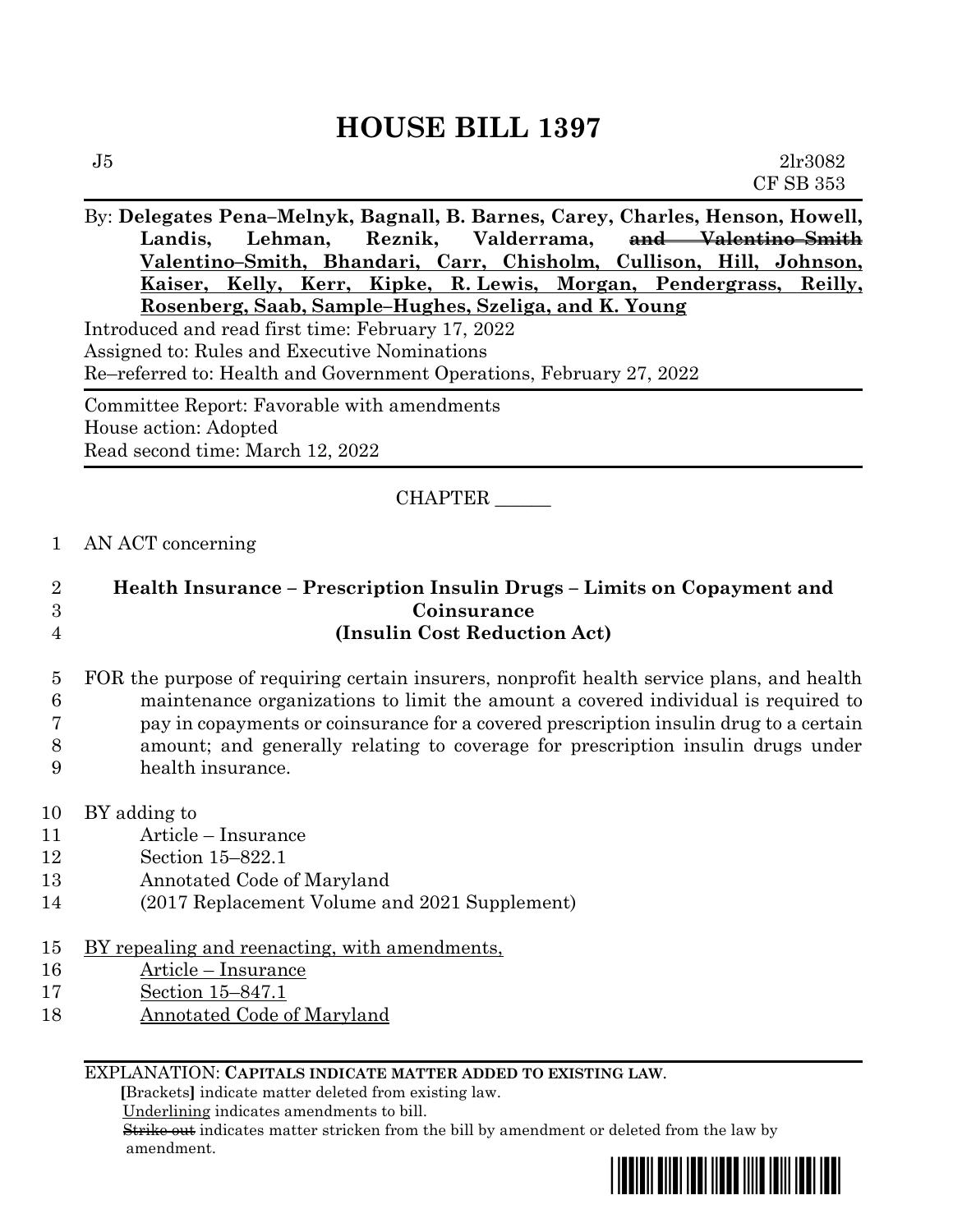|                                        | $\overline{2}$<br><b>HOUSE BILL 1397</b>                                                                                                                                                                                                                                                                                              |
|----------------------------------------|---------------------------------------------------------------------------------------------------------------------------------------------------------------------------------------------------------------------------------------------------------------------------------------------------------------------------------------|
| $\mathbf{1}$                           | (2017 Replacement Volume and 2021 Supplement)                                                                                                                                                                                                                                                                                         |
| $\overline{2}$<br>3                    | SECTION 1. BE IT ENACTED BY THE GENERAL ASSEMBLY OF MARYLAND,<br>That the Laws of Maryland read as follows:                                                                                                                                                                                                                           |
| $\overline{4}$                         | <b>Article - Insurance</b>                                                                                                                                                                                                                                                                                                            |
| 5                                      | $15 - 822.1.$                                                                                                                                                                                                                                                                                                                         |
| 6                                      | (A)<br>(1) THIS SECTION APPLIES TO:                                                                                                                                                                                                                                                                                                   |
| 7<br>8<br>9<br>10                      | INSURERS AND NONPROFIT HEALTH SERVICE PLANS THAT<br>(I)<br>PROVIDE COVERAGE FOR PRESCRIPTION DRUGS AND DEVICES TO INDIVIDUALS OR<br>GROUPS UNDER HEALTH INSURANCE POLICIES OR CONTRACTS THAT ARE<br>DELIVERED IN THE STATE; AND                                                                                                       |
| 11<br>12<br>13                         | HEALTH MAINTENANCE ORGANIZATIONS THAT PROVIDE<br>(II)<br>COVERAGE FOR PRESCRIPTION DRUGS AND DEVICES TO INDIVIDUALS OR GROUPS<br>UNDER CONTRACTS THAT ARE ISSUED OR DELIVERED IN THE STATE.                                                                                                                                           |
| 14<br>15<br>16<br>17                   | AN INSURER, A NONPROFIT HEALTH SERVICE PLAN, OR A HEALTH<br>(2)<br>MAINTENANCE ORGANIZATION THAT PROVIDES COVERAGE FOR PRESCRIPTION<br>DRUGS AND DEVICES THROUGH A PHARMACY BENEFITS MANAGER IS SUBJECT TO<br>THE REQUIREMENTS OF THIS SECTION.                                                                                       |
| 18<br>19<br>$20\,$<br>$21\,$<br>$22\,$ | (B)<br>AN ENTITY SUBJECT TO THIS SECTION SHALL LIMIT THE AMOUNT A<br>COVERED INDIVIDUAL IS REQUIRED TO PAY IN COPAYMENTS OR COINSURANCE FOR<br>A COVERED PRESCRIPTION INSULIN DRUG TO NOT MORE THAN \$30 FOR A 30-DAY<br>SUPPLY, REGARDLESS OF THE AMOUNT OR TYPE OF INSULIN NEEDED TO FILL THE<br>COVERED INDIVIDUAL'S PRESCRIPTION. |
| $23\,$<br>24<br>$25\,$                 | (C) AN ENTITY SUBJECT TO THIS SECTION MAY SET THE AMOUNT A<br>COVERED INDIVIDUAL IS REQUIRED TO PAY TO AN AMOUNT THAT IS LESS THAN THE<br>PAYMENT AMOUNT LIMIT UNDER SUBSECTION (B) OF THIS SECTION.                                                                                                                                  |
| 26<br>$27\,$<br>28<br>29               | (D)<br>A CONTRACT BETWEEN AN ENTITY SUBJECT TO THIS SECTION, OR A<br>PHARMACY BENEFITS MANAGER THROUGH WHICH THE ENTITY PROVIDES<br>COVERAGE FOR PRESCRIPTION DRUGS AND DEVICES, AND A PHARMACY OR THE<br>PHARMACY'S CONTRACTING AGENT, MAY NOT:                                                                                      |

 **(1) AUTHORIZE A PARTY TO THE CONTRACT TO CHARGE A COVERED INDIVIDUAL AN AMOUNT THAT IS MORE THAN THE PAYMENT AMOUNT LIMIT UNDER SUBSECTION (B) OF THIS SECTION;**